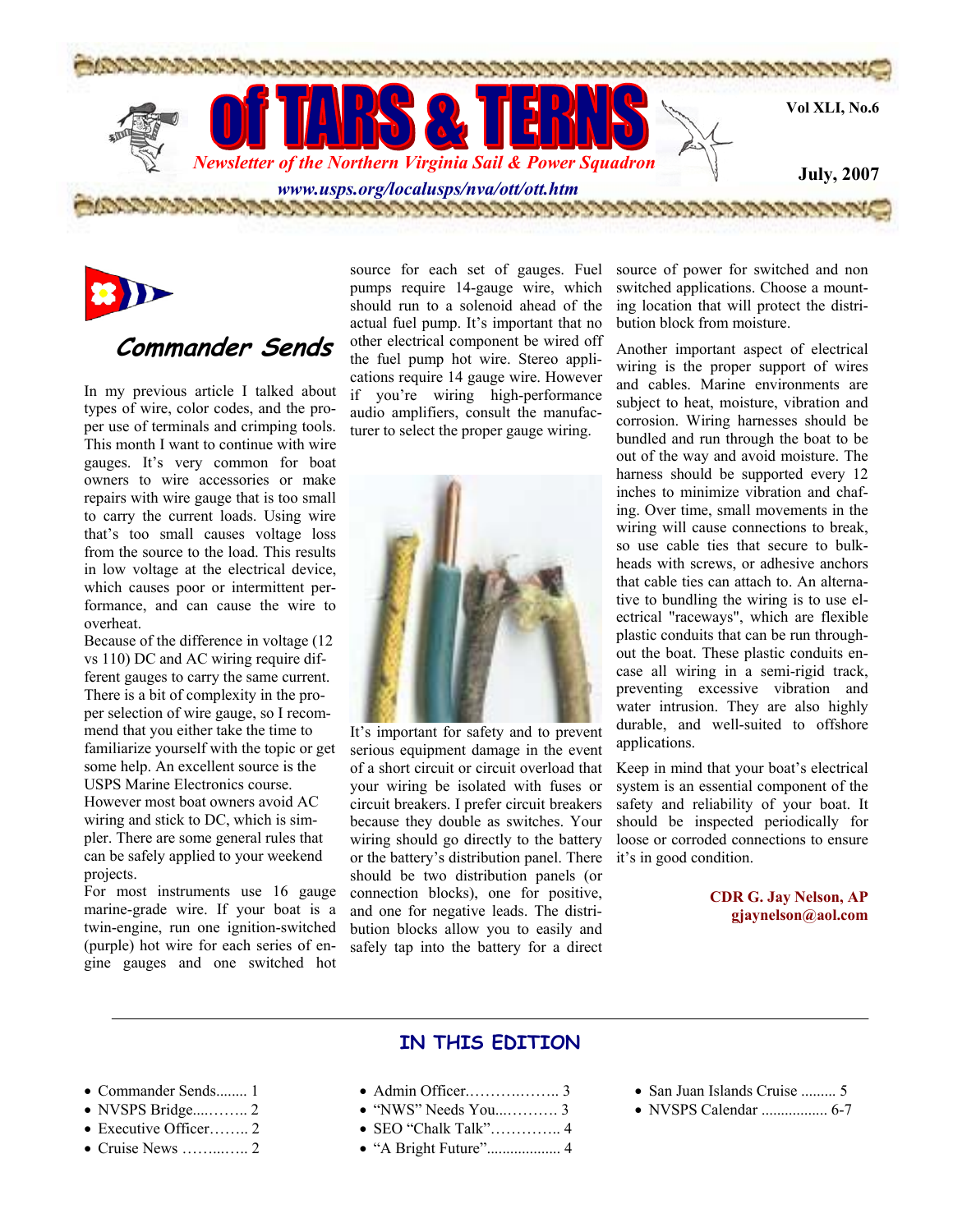

**COMMANDER**  Cdr G. Jay Nelson, AP 703-437-0064 gjaynelson@aol.com

**EXECUTIVE OFFICER**  Lt/C William Blanding, AP smodim@comcast.net

**ADMIN OFFICER**  P/C/ John Shivik, AP jshivik@cox.net **ASST:** 1/Lt Ron Larson, P



 $\Box$ 

**EDUCATION OFFICER**  Lt/C Rick Baker, AP (703) 318-5899 rickbaker2006@verizon.net **ASST:**1/Lt Richard Unis

**TREASURER** Lt/C Steven Hall 703-242-8566 sdhall01@verizon.net  **ASST:**1/Lt Joel Bailey AP

**SECRETARY** 

Lt/C Clara Blanding, AP claralee@comcast.net

**ASST:** 1/Lt S Sams-Grohoski

## **AT LARGE**

Lt George Degnon, P 703-448-8766 Lt Tom Martin, AP 703-820-7671 D/Lt Walter D. Lazear, AP 703-620-1821 Lt Jay Karjala, P 703-818-8676 Lt Francis Williamson, AP 703-440-9074 P/C Keith Segerson, P 703-670-2270

*of Tars & Tern* **DISTRIBUTION**  Lt Manette Lazear, AP D/Lt Walter D. Lazear, AP

*of Tars & Terns* **EDITOR**  Lt Pete Soballe, AP 202-337-0960 psoballe@yahoo.com

## **"EXECUTIVE PRIVILEGE"**

## **Executive Officer: Lt/C Bill Blanding, AP**

### *[Congratulations to our XO and our Secretary for their new "AP"s. Ed.]*

How many of you actually have a Cruising Library of the few books that you have read more than once, give you great information, and tell you how to do things on your boat? Now how many have a book that discusses nothing but anchoring? Ok, now answer these questions that should keep you up at night: how should my anchor system be configured (chain, rode, shackles, swivels, anchor) and connected, what minimum strengths do I need for each component (remember the weakest link philosophy), am I really anchored for success, and what are the finer points to anchoring? On my bookshelf, dog-eared and highlighted, is *The Complete Book of Anchoring and Mooring* by Earl R. Hinz (revised 2d edition). This book is a must for anyone who has a boat with an anchor (and every boat should, even your dinghy!). You can skip some of the mathematical equations, and concentrate on the discussion and tables that will iteratively build upon and culminate into successfully anchoring.

I consider anchoring a safety aspect of boating because, improperly set up and performed, it can have disastrous results for your boat, your crews' lives, other boats and their crew. Think about it. Start your "Seamanship Library" with this book and then check to see if your boat is at least set up properly and safely for anchoring. Now I'm sure there are other great anchoring books out there too, but this one seems to put it all together into a nice package (my personal thoughts, not a USPS endorsement).

I'll continue the "Cruising Library" column for the next newsletter---hope you find it beneficial, let me know. smodim@comcast.net

Still looking for a Boat Show Chairman, call or email me if you're interested in giving something back to the squadron.

## **Cruise News**

Greetings to all lovers of both wind and petroleum products. 'Tis sad but true, this year's summer cruises in the Solomons has been beached. Whether our hectic schedules, previous plans or water distance precluded many from participating, the bottom line is that there was not enough interest to continue with the weekend. It is our greatest hope that some interest surfaces, so alternative dates can be considered later in the summer/fall. If there's a group that would like to anchor out or perhaps travel to a favorite port-of-call, please let me or a member of the bridge know.

> Many thanks. **Joe Jarocki** jpjgaj@vzavenue.net

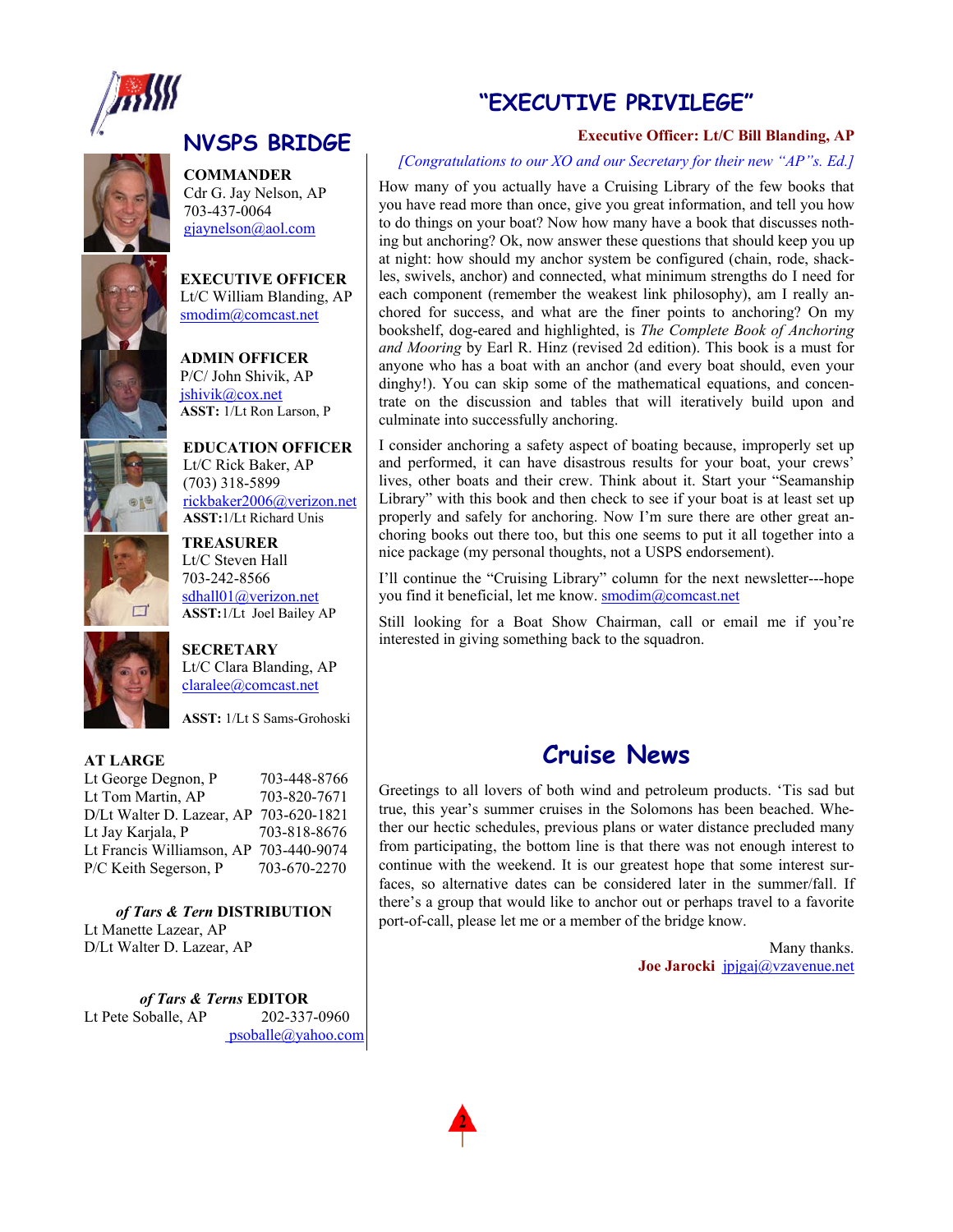

#### **P/C John Shivik, AP**

**Out on the water** having a great time and all of a sudden our boating season will be coming to a close. I guess time always passes quickly when you're having fun! But to quote Yogi Berra "it ain't over till it's all over". There are organized squadron activities and we can informally get together and cruise the Chesapeake, Potomac or wherever. Contact Joe Jarocki: *jpjgaj@yzavenue.net.* 

**Be involved** in your Squadron! What's in it for you? Key words: friendship, camaraderie, cruise, rendezvous, sailboat, powerboat, navigation and predicted log contests, raft-ups, knowledge, and more. Yes, more! Boating experiences, "Skipper Saver" to prepare spouses and children for emergencies, family cookouts and raft-ups, advanced courses, and marine-related community service projects. We have a large Squadron and volunteers are needed to share their background and experience. We can't rely on Harry Potter (is he a Squadron member?) waving his magic wand to make it all happen. There's a continual need for help on several committees; you can provide it and foster that camaraderie, have a good time and increase your knowledge. Please contact me to discuss the many opportunities.

**Weather-wise** means that you can interpret observations of the sky and measurements of temperature, dew point, wind, and barometric pressure to predict local conditions. To be safe on the water (or land), one needs to be aware of surroundings and the ever-changing weather. Just because there are clear, blue skies does not mean all is well. Recent passage of a Front can make things tricky when out on the briny or docking / anchoring. Wind direction and current can place you and those for whom you are responsible in peril. We are now in Hurricane Season. Although most storms occur between 1 June and 31 Oct, that doesn't mean Nature won't throw in a Tropical event - even in January! You need to be prepared if such a storm comes your way. Do you know what to do? Do you have a plan? Do you follow the Tropical Prediction Center (National Hurricane Center) advisories? I was very fortunate because my boat at Herrington Harbour North survived (not by much) Isabel. My wife and I were out of state when Isabel made the Chesapeake area a nightmare. Significant help from squadron members Jim and Robin Roberts and Dick and Jean Durgin were critical to keeping Grey Eagle III afloat. Robin has photos of her floating way above the dock! Know more about the weather. It really is vital to you and your loved ones' safety. Now is the time to watch for towering cumulus and thunderstorm development. Weather impacts your everyday routine. Think about it – just think about it. Then, Prepare!



## **NWS Needs YOU !**

The National Weather Service, Baltimore / Washington needs your help. NWS would like you to phone in your Marine observations if you observe conditions contrary to the Marine Forecast Broadcast. For example, you observe seas 3 feet and winds SW at 15 vice forecast of seas .5 feet, winds light. Or maybe not contrary, such as a thunderstorm occurring as forecast, call NWS at 1-800- 253-7091 or email weather.gov/washington. Please provide the time, your location, Lat / Long, if possible. This information is valuable for confirmation of local conditions and issuing advisories as necessary."

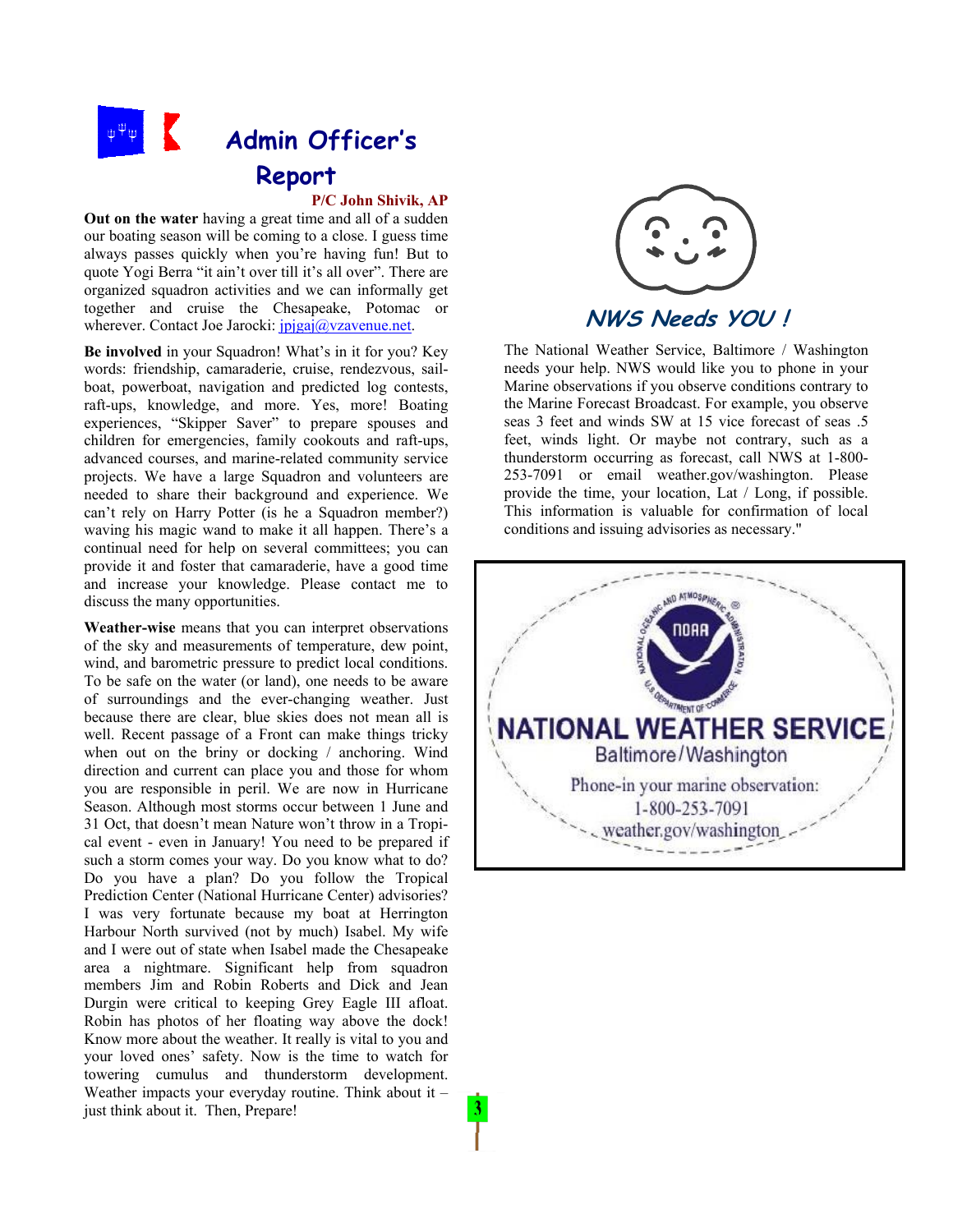## **"Chalk Talk" Education Officer Lt/C Rick Baker, AP 703 318-5899** rickbaker2006@verizon.net

Our fall lineup is shaping up. I know it's summer, but we need registrations for fall so we can order books. All new members, who haven't, should register for Seamanship and Piloting. These are your first USPS member courses. You can take Pilotin*g* before Seamanship. But Seamanship gets you on the water to practice boat handling, anchoring, planning, and reactions to adverse conditions. Piloting and Advanced Piloting in the fall and winter, respectively, take you to the next levels so you can cross the Chesapeake or take an offshore voyage confidently using your chart, compass, and electronic navigation. Please register by 6 Aug.

#### *And please contact me if you'd like to teach or proctor any of these offerings!*

#### **PILOTING (P)** (Mon: Starting 10 Sep @ 1900)

Kick up your navigation and piloting skills to make boating in the Potomac and Chesapeake more safe and fun. Increase your confidence about getting from A to B in deteriorating weather and endless horizons. Incorporates GPS, chartplotters, and computer-aided nav systems, found on newer boats; yet provides the fundamentals to get you out of trouble if your electronics quit. \$95. Families and significant others may share books for a discount. Location: TBD, Fairfax. Instructor: TBD. *Register by: 6 August.* At least 10 are required to make this course a go. Contact: SEO Rick Baker**.**

**VHF AND DSC RADIO SEM** (Tue: 11Sep @ 1900) New for 2007. Learn to use the VHF and the new Digital Selective Calling service. \$35. Families and significant others may share materials for a discount. Location: TBD, Fairfax. Instructor: TBD. *Register by: 6 August.* At least 10 are required to make this course a go. Contact: SEO Rick Baker. 703 318-5899 **rickbaker2006@verizon.net**

**ENGINE MAINT (EM)** (Thurs: 13 Sep @1900) Updated Engine Maintenance Course for 2007. Learn to troubleshoot gas, diesel, inboard, and outboard engines. \$95; families and significant others may share books for a discount. Location: TBD. Instructor: Dwight Bues *Register by: 6 August.* At least 10 are required to make this course a go. Contact: SEO Rick Baker.

**ON-BOARD WEATHER SEM** (Tue: 25Sep @ 1900) New for 2007. Learn to forecast the weather from your boat! \$45. Families and significant others may share the materials for a discount. Location: TBD, Fairfax. Instructor: TBD. *Register by: 6 Aug.* At least 10 are required to make this course a go. Contact: SEO Rick Baker. 703 318-5899 **rickbaker2006@verizon.net**

**SEAMANSHIP (S)** (**Postponed**, watch this space) Updated for 2007. Learn seamanship, marlinspike, and boat handling. Review the rules of the road. \$80. Families and significant others may share books for a discount.

## **A Bright Future in USPS**

A little over a month ago, after graduating the Squadron Boating Course, I took delivery of my 22-Foot Pontoon boat for use on Kerr Lake (AKA Buggs Island Lake), the largest lake in VA. It's located just 60 Miles north of Raleigh NC. I keep the boat at the Clarksville Marina, just 4/10 of a mile from my place on the lake. My certificate of successful course completion is proudly visible to all visiting our lake place. I do my little spiel when folks



*Kerr Lake VA* 

come aboard the boat concerning the location of the life preservers, the first aid kit, the fire extinguisher, the throwable PFD, and quick instructions about what to do when someone falls overboard. Most people ask if I am going to give them a written test. I tell them that if they appear to be paying attention I will skip the written quiz. Then we proceed to leave the dock – and from there on you can be sure to observe other boaters violating every rule in the book, even before leaving the marina. From generating a large wake, to not sniffing after fueling, to improper boat passing. I look forward to the day I receive my USPS membership card with certificate number so that I can spend money on stuff, and start receiving the Ensign Magazine.

With family, like my kids and grandchildren, and friends aboard, being aware of correct practice is the only way to go. Thank you again, Robert and Evan, for the time and attention you invested in teaching the class. Bottom line: I'm so happy that I took the course and am applying what was taught. Happy and Safe Boating.

I hope you enjoyed reading this half as much as I enjoyed writing it!

> Nick *Graduate, Boating Course, Class of April, 2007*

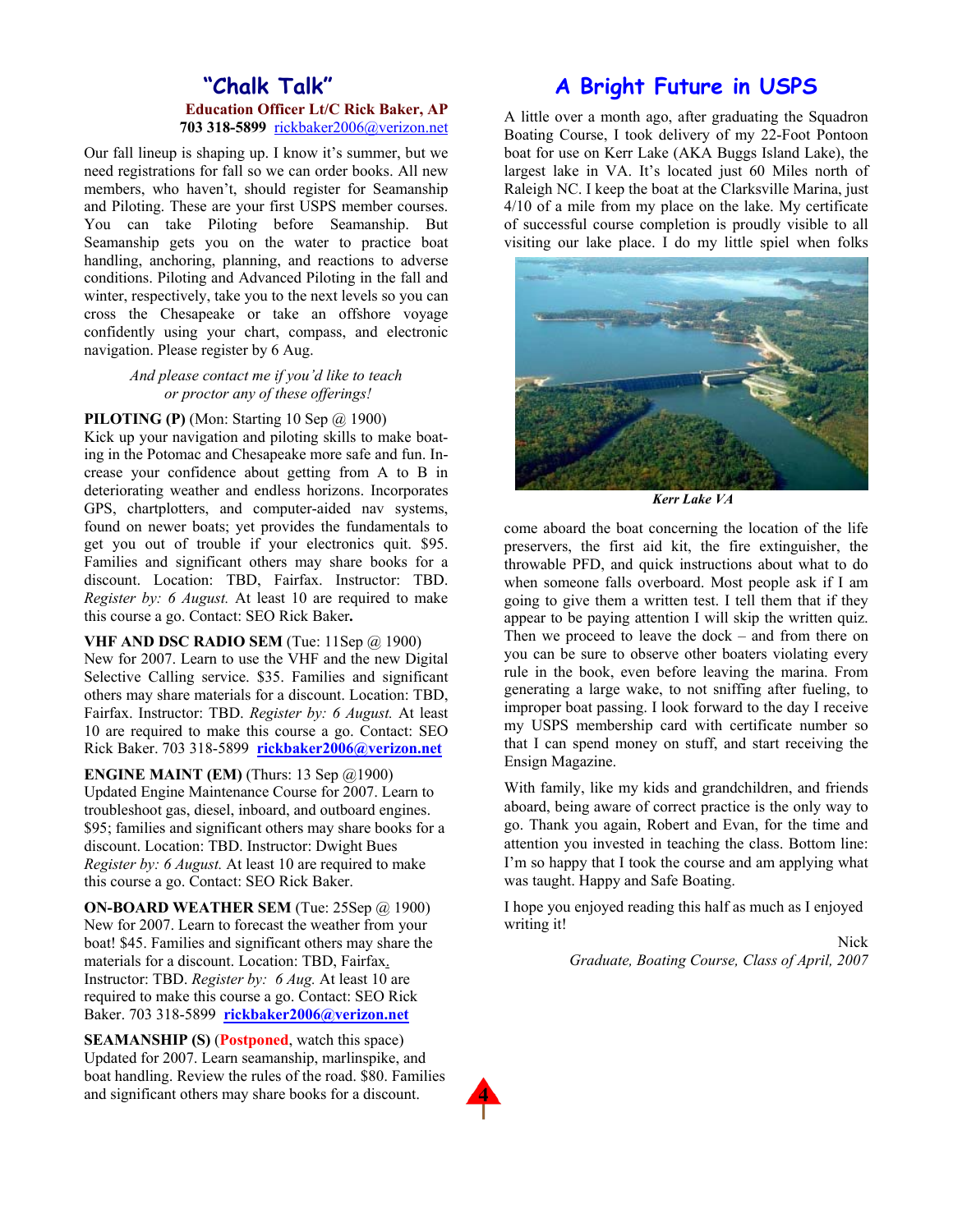## **WALTZING THROUGH THE SAN JUAN ISLANDS: VIII "How did we end up in the Adirondacks?"**

A reluctant good-bye to Victoria and on to Deadman's Bay, San Juan Island, then north along the coast where whales travel. Our chance of seeing whales was slim, since no whale watching boats were anywhere in sight. Oh well. We continued 26 nm to Roche Harbor on San Juan Island, the second largest and most diverse of the three main islands, combining 77 miles of rocky shores and sandy beaches, prairie, pastureland, lakes and forest.

In 1787, Captain de Haro and his crew became the first Europeans to sail among the San Juans. In 1845 the Hudson Bay Company posted a notice of possession and built a log trading post at Roche Harbor. By 1857 both Canada and the US were claiming the islands, disputing the western boundary. The dispute heated up in 1859 when a British pig was shot by an American soldier for rooting in his potato patch. Tensions continued to build until 1872 when the US and Great Britain selected Kaiser Wilhelm to arbitrate and he awarded the islands to the US. This became known locally as "The Pig War".

We entered Roche Harbor and began to search with binoculars and guidebooks. We made a trawler-speed dash for a large open space at Customs but were overtaken by another boat. We'd have to squeeze in and side-tie. As we got closer, my mind cluttered with options on how to perform this magic. Clara casually looked back: "just walk her in sideways like we learned." Simple in theory, but we'd only practiced this twice with our training captain and never by ourselves. Now I can tell you: a Krogen will walk sideways with finesse. SEA WALTZ gracefully kissed the dock to end the dance. High-fives! Welcome to the USA! I foolishly thought the hard part was over, but our slip was all the way around near the shore and fuel dock and, worse, was one where they cram in at least four boats. I could have pulled her in bow first, but we wanted to sit on the foredeck at night and watch the harbor. My heart was pounding as we eyeballed the slip with a boat already parked at the back, a large boat docked on the other side. Back the boat in? Yeah, right. This will be only the fourth time we have backed in, and the first time with other boats close. But we slid in gracefully, and my heart returned to normal. Time for a double Scotch!

Clara likened Roche Harbor to a 1950's Adirondack mountain camp. There was no town until 1886 when John S. McMillin discovered the biggest lime deposit in the Northwest and formed the Tacoma & Roche Harbor Lime Co. McMillin also built the 22-room Hotel de Haro. By 1890, it was a "company town" with a modern lime factory, a barrel works, warehouse, docks, ships, piers, offices, company store, church, school, and its own power, water, and telephone systems. The workers were paid in scrip, good only at the company store, still used until the town was sold in 1956. Great care is taken to keep Roche

Harbor steeped in tradition. At sunset each summer evening, everything stops while the harbor staff retire the colors. Crowds line the docks and boaters watch and listen to the music; everyone jumps when the cannon booms



*The Hotel de Haro at Roche Harbor* 

a salute. What a lovely, old-fashioned way to end the day. Back to reality. A 54 nm run down the San Juan Channel, across the Strait of Juan De Fuca, into Puget Sound, and into Port Ludlow, about 24 miles from Seattle. Of course, we entered the Strait at "the wrong time" with wind and current against us, 3 - 4 foot swells, and choppy waves. The ladies prepared mounds of baked Nachos for lunch What were they thinking? Oh yes, we're on a Krogen; we can enjoy normal life even in sloppy conditions. So we took the opportunity to maneuver and learn how she



*SEA WALTZ "racing" down the San Juan Channel* 

handled in various sea aspects. What a great experience. At Port Ludlow you're greeted by a beautiful totem pole, a friendly marina and lovely condominiums as development overtakes the former lumber port. We backed in next to a Nordhavn 46. It was starting to feel almost easy! A quick hike to a nearby waterfall and a quiet but sad night as the reality that our wonderful cruise was coming to an end sank in.

Next Month: **HOMEWARD BOUND, ALMOST Lt/Cdr Bill Blanding, AP Lt/Cdr Clara Blanding, AP** 

 $\overline{5}$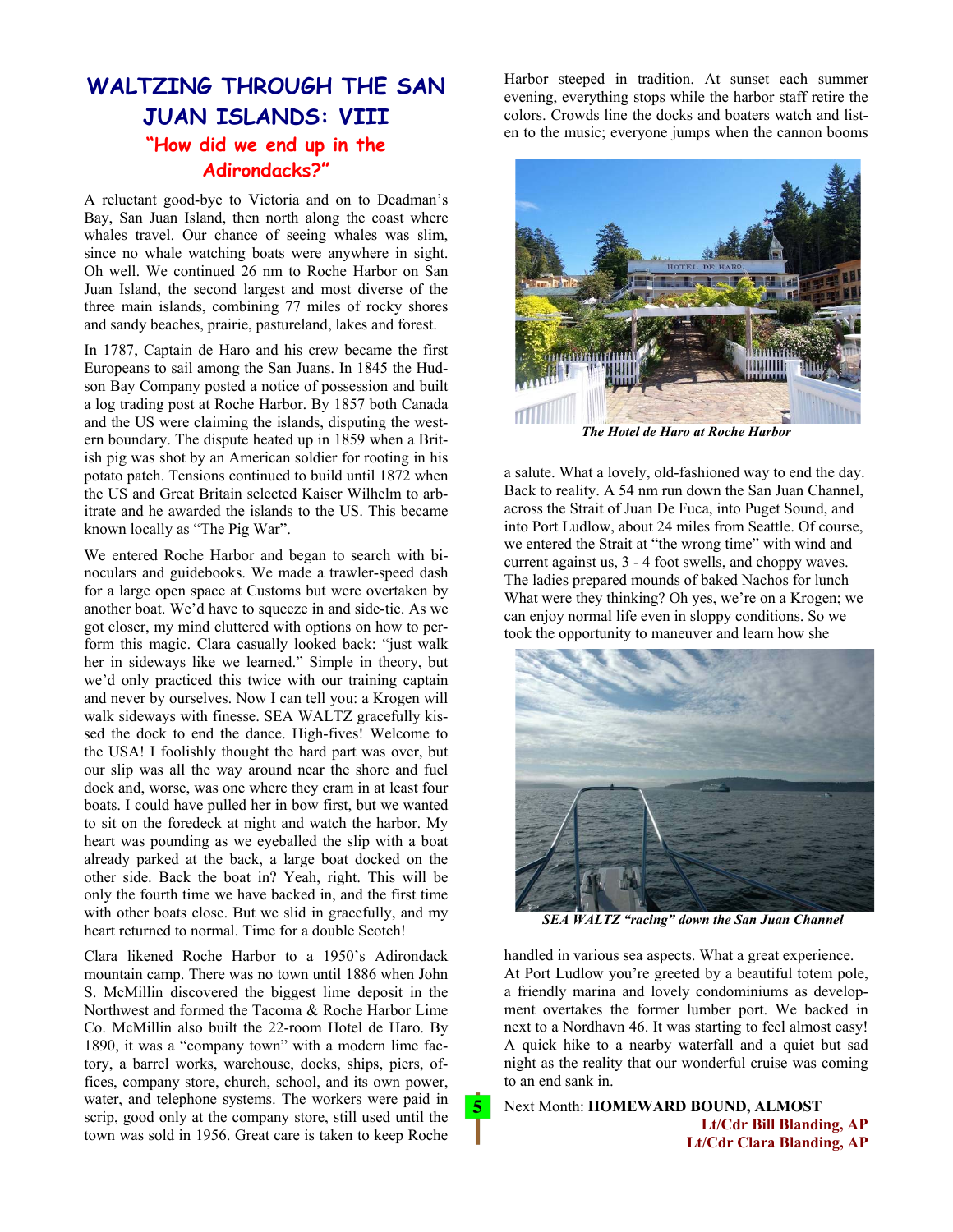# *Squadron Calendar*

| <b>July 2007</b>                           |                                                                           |                                |  |
|--------------------------------------------|---------------------------------------------------------------------------|--------------------------------|--|
| 10                                         | <b>Seamanship Course</b>                                                  | Rick Baker:                    |  |
| Tuesdays                                   | <b>POSTPONED</b> Min 15 needed. \$80.                                     | rickbaker2006@verizon.net      |  |
|                                            | Instructor: TBD. USPS members only.                                       | 703-318-5899                   |  |
| 11                                         |                                                                           | Clara Blanding                 |  |
| Wednesday                                  | All Hands' Meeting at Boat US                                             | claralee@comcast.net           |  |
| 1900:Social                                | Refreshments: Joe and Gail Jarocki. Meeting Topic: TBD                    |                                |  |
| 1930: Meeting                              |                                                                           |                                |  |
| 14-19                                      | <b>D5 Southbound Summer Cruise to D5 Rendezvous</b>                       | Potomac River Squadron         |  |
| Sat-Thurs                                  | To Somers Cove Marina in Crisfield, MD. Sponsored by Potomac River        | P/C John Wilmot, JN            |  |
|                                            | Squadron. Details in Mark 5 newsletter or D5 Website                      | 410-798-5102                   |  |
| $19 - 22$                                  |                                                                           | www.uspsd5.org                 |  |
| Thurs- Sun                                 | D5 Summer Council and Rendezvous. Crisfield, MD                           |                                |  |
| 25                                         |                                                                           | Jay Nelson                     |  |
| Wednesday                                  | <b>Excom Meeting GMU Conference Room, Fairfax</b>                         | gjaynelson@aol.com             |  |
| 1900-2100                                  |                                                                           |                                |  |
| 28                                         | <b>NVSPS Potomac River Rendezvous and Lunch</b>                           | Coordinator:                   |  |
| Saturday                                   | Join us by boat or car for a day and/or lunch on the Potomac River        | <b>TBD</b>                     |  |
|                                            | <b>August 2007</b>                                                        |                                |  |
|                                            | No monthly All Hands' Meeting or Excom Meeting in August - summer break   |                                |  |
|                                            | <b>September 2007</b>                                                     |                                |  |
| $5 - 7$<br>D5 Sail and Rendezvous Regatta. |                                                                           |                                |  |
| Wed-Fri                                    | <b>Check the D5 Website for details</b>                                   | www.uspsd5.org                 |  |
|                                            | Hosted by the Cambridge Power Squadron                                    |                                |  |
| $5-9$                                      | <b>USPS Fall Governing Board Meeting</b>                                  | See The Ensign or USPS Website |  |
| Wed-Sun                                    | Norfolk, VA                                                               |                                |  |
| $7-9$                                      | 40th Annual Maryland Seafood Festival                                     |                                |  |
| Fri-Sun                                    | The Maryland Seafood Festival features outstanding Chesapeake Bay seafood | www.mdseafoodfestival.com      |  |
|                                            | delicacies and land-based fare, live entertainment, and beach activities. | 410-266-3113                   |  |
|                                            | <b>Sandy Point State Park, Annapolis, MD</b>                              |                                |  |
| 10                                         | <b>Piloting Course</b>                                                    | <b>Rick Baker</b>              |  |
| Mondays                                    | Location: TBD Registration: NLT 6 Aug 07 Min 10 Required. Instructor: TBD | rickbaker2006@verizon.net      |  |
| 1900-2130                                  | Cost: \$95, 9 Sessions,                                                   | 703-318-5899                   |  |
| 11                                         | <b>VHF and DSC Radio Seminar</b>                                          | <b>Rick Baker</b>              |  |
| Tuesday                                    | Location: TBD Registration: NLT 6 Aug 07 Min 10 Required. Instructor: TBD | rickbaker2006@verizon.net      |  |
| 1900                                       | Cost: \$35, 1 Session                                                     | 703-318-5899                   |  |
| 12                                         |                                                                           |                                |  |
| Wednesday                                  | All Hands' Meeting at Boat US                                             | Clara Blanding                 |  |
| 1900: Social                               | Meeting Topic: TBD. Refreshments: Keith Segerson                          | claralee@comcast.net           |  |
| 1930: Meeting                              |                                                                           |                                |  |
| 13                                         | <b>Engine Maintenance Course</b>                                          | <b>Rick Baker</b>              |  |
| Thursdays                                  | Location: TBD. Registration: NLT 6 Aug 07 Min 10 Required.                | rickbaker2006@verizon.net      |  |
| 1900-2130                                  | Instructor: Dwight Bues. Cost: \$95, 11 Sessions                          | 703-318-5899                   |  |
| $15 - 16$                                  | <b>NVSPS Finally Fall Cruise</b>                                          | Coordinators:                  |  |
| Sat-Sun                                    | Chesapeake Bay. Destination: TBD                                          | <b>TBD</b>                     |  |
| 25                                         | <b>On-Board Weather Seminar</b>                                           | <b>Rick Baker</b>              |  |
| Tuesday                                    | Location: TBD. Instructor: TBD. Cost: \$45                                | rickbaker2006@verizon.net      |  |
| 1900                                       | 1 Session, Registration: NLT 6 Aug 07. Min 10 Required                    | 703-318-5899                   |  |
| 26                                         | <b>Excom Meeting</b>                                                      | Jay Nelson                     |  |
| Wednesday                                  | GMU Conference Room, Fairfax                                              | gjaynelson@aol.com             |  |
| 1900-2100                                  |                                                                           |                                |  |
| <b>October 2007</b>                        |                                                                           |                                |  |
| $4 - 8$                                    | 38 <sup>th</sup> Annapolis Sailboat Show                                  |                                |  |
| Thurs-Sun                                  |                                                                           | www.usboat.com                 |  |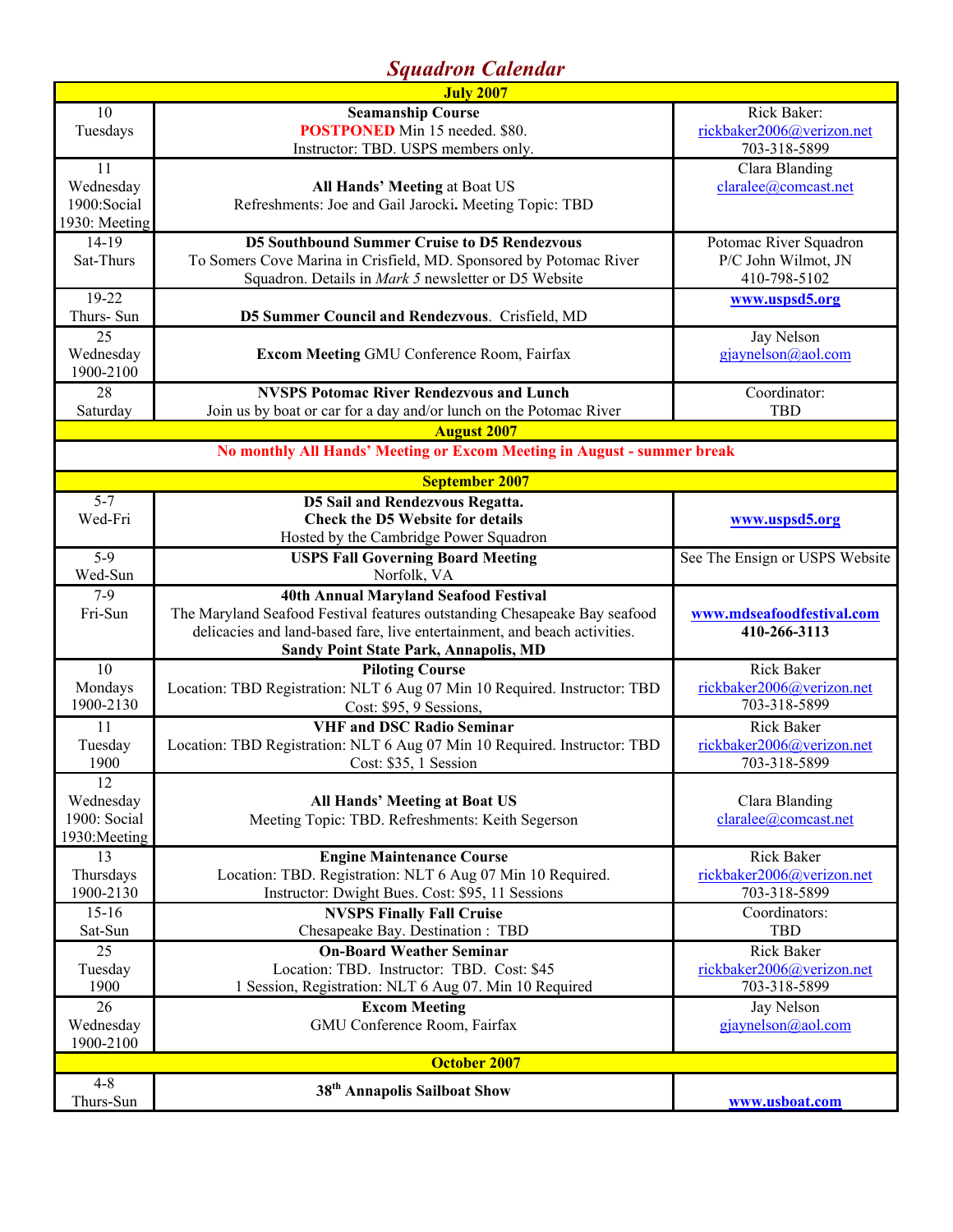| 10<br>Wednesday<br>1900: Social                               | All Hands" Meeting and Octoberfest Pot Luck Dinner<br><b>Meeting Room at GMU, Fairfax</b>                                                  | John Shivik<br>jshivik@cox.net     |  |
|---------------------------------------------------------------|--------------------------------------------------------------------------------------------------------------------------------------------|------------------------------------|--|
| 1930: Meeting                                                 | Combination meeting and Pot Luck Dinner. Watch oT&T for details.                                                                           |                                    |  |
| $11 - 14$<br>Thurs-Sun                                        | 36 <sup>th</sup> Annapolis Powerboat Show                                                                                                  | www.usboat.com                     |  |
| 19-21                                                         | <b>NVSPS Tilghman Day Cruise</b>                                                                                                           | Coordinators: TBD                  |  |
| Fri-Sun                                                       | Tilghman on Chesapeake Marina<br>Join the fun at Tilghman Island Day!                                                                      | www.tilghmanmd.com                 |  |
| 24                                                            | <b>Excom Meeting</b>                                                                                                                       | Jay Nelson                         |  |
| Wed 1900                                                      | GMU Conference Room, Fairfax                                                                                                               | gjaynelson@aol.com                 |  |
| <b>November 2007</b>                                          |                                                                                                                                            |                                    |  |
| $2 - 4$<br>Fri-Sun                                            | D/5 Fall Education Conference. See Mark 5 Newsletter                                                                                       |                                    |  |
| 14                                                            | All Hands' Meeting at Boat US                                                                                                              | Clara Blanding                     |  |
| Wednesday                                                     | Refreshments: Evelyn and Gale Alls                                                                                                         | claralee@comcast.net               |  |
| 1900: Social<br>1930: Meeting                                 | Meeting Topic: Guest Speaker: TBD                                                                                                          |                                    |  |
| 28                                                            | <b>Excom Meeting</b>                                                                                                                       | Jay Nelson                         |  |
| Wed 1900                                                      | GMU Conference Room, Fairfax                                                                                                               | gjaynelson@aol.com                 |  |
|                                                               | <b>December 2007</b>                                                                                                                       |                                    |  |
| 1                                                             | Alexandria Holiday Lighted Boat Parade                                                                                                     |                                    |  |
| Saturday                                                      | Join us aboard P/C Keith Segerson's boat and in the lighted parade on the<br>Potomac. Come early to decorate his boat! Warm boating attire | Keith Segerson<br>segerson@gmu.edu |  |
|                                                               |                                                                                                                                            |                                    |  |
| 8                                                             | <b>Squadron Holiday Get Together</b>                                                                                                       |                                    |  |
| Saturday                                                      | Location:TBD                                                                                                                               | John Shivik                        |  |
|                                                               | Join your fellow squadron members in welcoming in the holidays.                                                                            | jshivik@cox.net                    |  |
|                                                               | No monthly meeting scheduled for December - winter break                                                                                   |                                    |  |
|                                                               | No December Executive Committee meeting, winter break                                                                                      |                                    |  |
| <b>January 2008</b>                                           |                                                                                                                                            |                                    |  |
| 9                                                             | <b>All Hands' Meeting at Boat US</b>                                                                                                       |                                    |  |
| Wednesday                                                     | Bridge nominations for 2007-08 announced                                                                                                   | Clara Blanding                     |  |
| 1900: Social<br>1930: Meeting                                 | <b>Member/New Member Mixer</b><br>Presentations by Committee and Event Chairman on areas for member                                        | claralee@comcast.net               |  |
|                                                               | involvement and participation. Heavier than usual refreshments at this special                                                             |                                    |  |
|                                                               | meeting. Refreshments: Bill and Clara Blanding                                                                                             |                                    |  |
| 23                                                            | <b>Excom Meeting and Planning Meeting</b>                                                                                                  | Jay Nelson                         |  |
| Wed 1900                                                      | GMU Conference Room, Fairfax                                                                                                               | gjaynelson@aol.com                 |  |
| <b>February 2008</b>                                          |                                                                                                                                            |                                    |  |
| 13                                                            | All Hands' Meeting at Boat US                                                                                                              |                                    |  |
| Wednesday<br>1900: Social                                     | Refreshments: TBD                                                                                                                          | Clara Blanding                     |  |
| 1930: Meeting                                                 | Meeting Topic: Skipper Saver Course for Sweethearts                                                                                        | claralee@comcast.net               |  |
| $19-23$                                                       | <b>USPS Annual Meeting</b>                                                                                                                 |                                    |  |
| Wed-Sun                                                       |                                                                                                                                            |                                    |  |
|                                                               | Dallas, TX. Details in the Ensign                                                                                                          |                                    |  |
| WEAR YOUR NVSPS NAME TAG TO ALL EVENTS AND CLASSROOM SESSIONS |                                                                                                                                            |                                    |  |